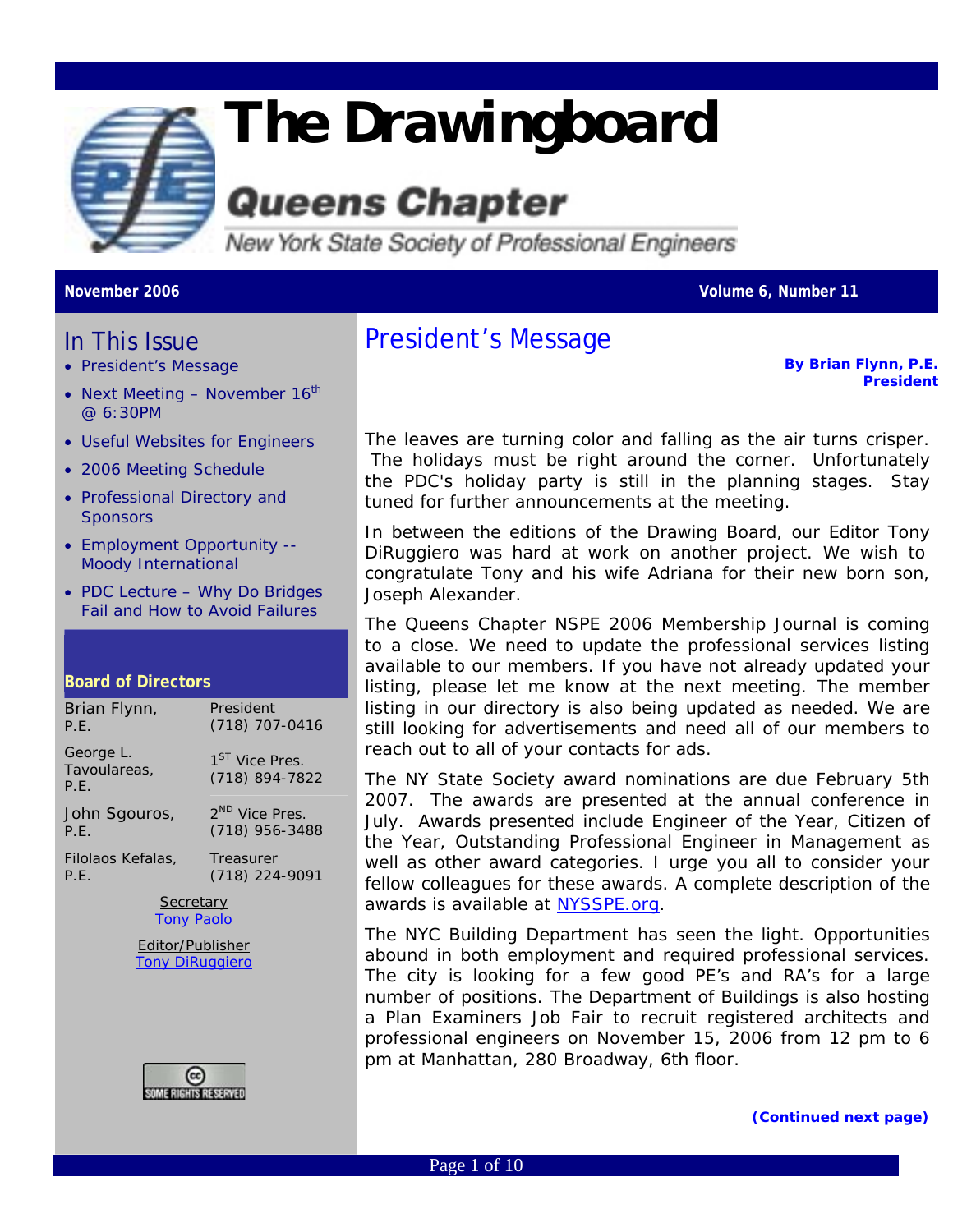#### <span id="page-1-0"></span>**Immediate Past Presidents**

| Chris                       | 2004/2005                     |
|-----------------------------|-------------------------------|
| Petallides,                 | 1998/2000                     |
| P.F.                        | $(718)$ 961-4342              |
| John Zurita,                | 2002/2003                     |
| P.E.                        | (718) 756-0320                |
| Sal Galletta,               | 2000/2002                     |
| P.E.                        | $(212)$ 788-8199              |
| Joel Miele, Jr.,            | 1996/1998                     |
| P.E.                        | (718) 894-2222                |
| Chris Sideris,              | 1994/1996                     |
| P.E.                        | (718) 224-9091                |
| Robert Lo<br>Pinto,<br>P.E. | 1990/1992<br>$(718)$ 746-7122 |

The Building Department is also expanding its technical requirements for a number of construction procedures including scaffolding (Local Law 52), Excavations (Rule 52), Tower Crane Safety and Dry Wells (dry well audit program). The city is responding to the near epidemic levels of loss of life and property damage from construction activities. These programs are intended to protect the public and property, requiring additional input and verification by licensed professionals which is a welcome change. Thursday's meeting is sponsored by Unilock. Unilock is the premier manufacturer of paving stones and retaining wall components in North America. I look forward to seeing all of you there. I wish you and your loved ones all a Happy Thanksgiving.

| <b>Directors 2006-2008</b> |                  |
|----------------------------|------------------|
| Gregory<br>Georges, P.E.   | (718) 707-0416   |
| Saeed Ainechi,<br>P.F      | $(516)$ 256-7780 |
| Issam<br>Abourafeh, P.E    | $(718)$ 423-7924 |
| Jose Velasquez,<br>P.E.    | $(718)$ 343-6989 |
| James<br>Manoussoff, P.E.  | $(718)$ 746-7122 |
| Jude Cozzolino.<br>P.F     | (718) 539-2649   |

| <b>Directors 2005-2007</b>      |                  |  |
|---------------------------------|------------------|--|
| Alex<br>Constantinides,<br>P.F. | $(718)$ 707-0416 |  |
| Miles Fisher.<br>P.F.           | $(516)$ 256-7780 |  |
| Tom Campagna,<br>P.E.           | (718) 423-7924   |  |
| John Kepertis,<br>P.F.          | (718) 343-6989   |  |
| Robert LoPinto.<br>P.E.         | $(718)$ 746-7122 |  |
| Bernie Haber,<br>P.E.           | (718) 224-2146   |  |
|                                 |                  |  |

## Upcoming Meeting Information *Our Next Chapter Meeting*

#### *Thursday November 16, 2006 – 6:30 PM*

This month's sponsor is Unilock. Derek Pukash, Architectural Consultant will present Paving Stone Applications covering topics such as:

- Streetscapes
- Commercial Plazas
- Vehicular Traffic
- Paver Quilting
- Permeable Pavements
- Design Software

#### *Location:*

*[422 Weaver Ave., Fort Totten, New York](http://maps.google.com/maps?f=q&hl=en&q=professional+design+center,+422+weaver+avenue,+11359&om=1&ll=40.790614,-73.788171&spn=0.016278,0.029268&t=h)*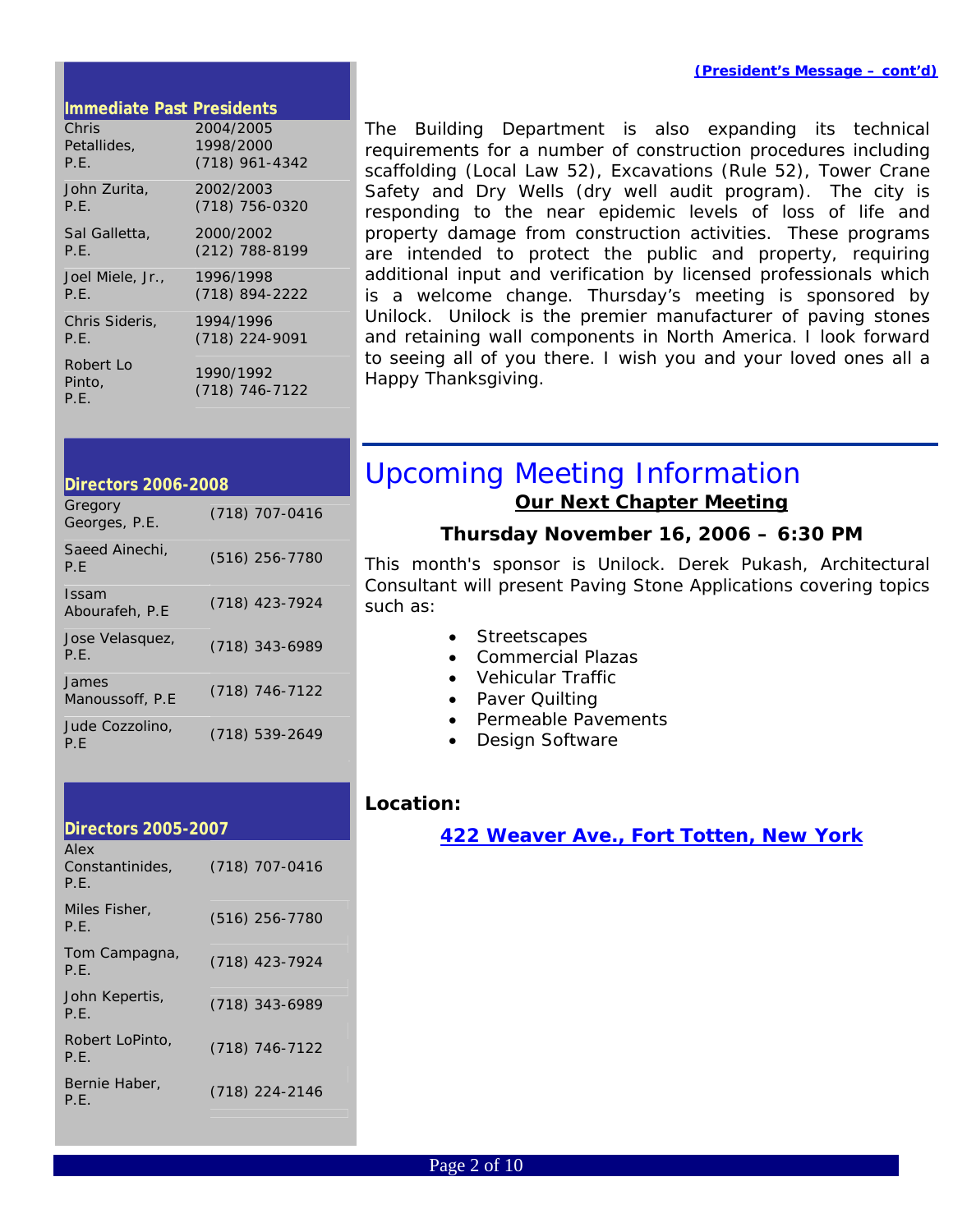#### <span id="page-2-0"></span>**Nominating Committee**

| John Zurita,<br>P.F.             | Chair<br>$(212)$ 788-8199 |
|----------------------------------|---------------------------|
| Sal Galletta,<br>P.F.            | $(212)$ 788-8199          |
| Gregory<br>Georges,<br>P.F.      | (718) 274-4800            |
| Michael<br>Karantinidis,<br>P.E. | (718) 726-2226            |

#### **Hotline for Members**

Are you an NSPE member with a question about engineering ethics, licensure, or law? If so, call 888-285- NSPE (6773) or e-mail [legal@nspe.org](mailto:legal@nspe.org). Please provide your 9-digit NSPE member number.

#### **Chapter Seeks Donations to PDC Library**

The Queens Chapter is still seeking donations of books for the Professional Design Center Library

Queens Chapter President Brian Flynn would like all to know that the Professional Design Center Library is still in need of Books, Magazines and other materials. The Queens Chapter is asking all members to donate any reference material, such as textbooks, catalogs and product literature that they can.

## Useful websites for Engineers:

| <b>National Society of</b><br><b>Professional Engineers</b>                          | www.nspe.org              |  |  |
|--------------------------------------------------------------------------------------|---------------------------|--|--|
| <b>New York State Society of</b>                                                     |                           |  |  |
| <b>Professional Engineers</b>                                                        | www.nysspe.org            |  |  |
|                                                                                      |                           |  |  |
| American Institute of Architects                                                     | www.AIA.org               |  |  |
| American Engineering Alliance                                                        | www.aeaworld.org          |  |  |
|                                                                                      |                           |  |  |
| American Institute of<br><b>Chemical Engineers</b>                                   | www.aiche.org             |  |  |
| American Society of<br><b>Automotive Engineers</b>                                   | www.sae.org               |  |  |
|                                                                                      |                           |  |  |
| American Petroleum Institute                                                         | www.api.org               |  |  |
| American Society of Civil Engineers                                                  | www.asce.org              |  |  |
|                                                                                      |                           |  |  |
| American Society of                                                                  |                           |  |  |
| <b>Engineering Education</b>                                                         | www.asee.org              |  |  |
| American Society of Heating,<br>www.ashrae.org<br>Refrigeration and Air Conditioning |                           |  |  |
| American Society of<br><b>Mechanical Engineers</b>                                   | www.asme.org              |  |  |
| American Society of<br><b>Plumbing Engineers</b>                                     | www.aspe.org              |  |  |
|                                                                                      |                           |  |  |
| American Welding Society                                                             | www.aws.org               |  |  |
| Society of Petroleum Engineers                                                       | www.spe.org               |  |  |
| Society of<br><b>Fire Protection Engineers</b>                                       | www.sfpe.org              |  |  |
| Institute of Electrical and<br>Electronics Engineers, Inc.                           | www.ieee.org              |  |  |
|                                                                                      |                           |  |  |
| City of New York                                                                     | www.nyc.gov               |  |  |
| <b>NY State Senate</b>                                                               | senate.state.ny.us        |  |  |
| <b>NY State Assembly</b>                                                             | assembly.state.ny.us      |  |  |
| NY City Council                                                                      | nyccouncil.info           |  |  |
| The White House                                                                      | whitehouse.gov            |  |  |
|                                                                                      |                           |  |  |
| Ed Turner<br>Responsible Charge                                                      | www.responsiblecharge.com |  |  |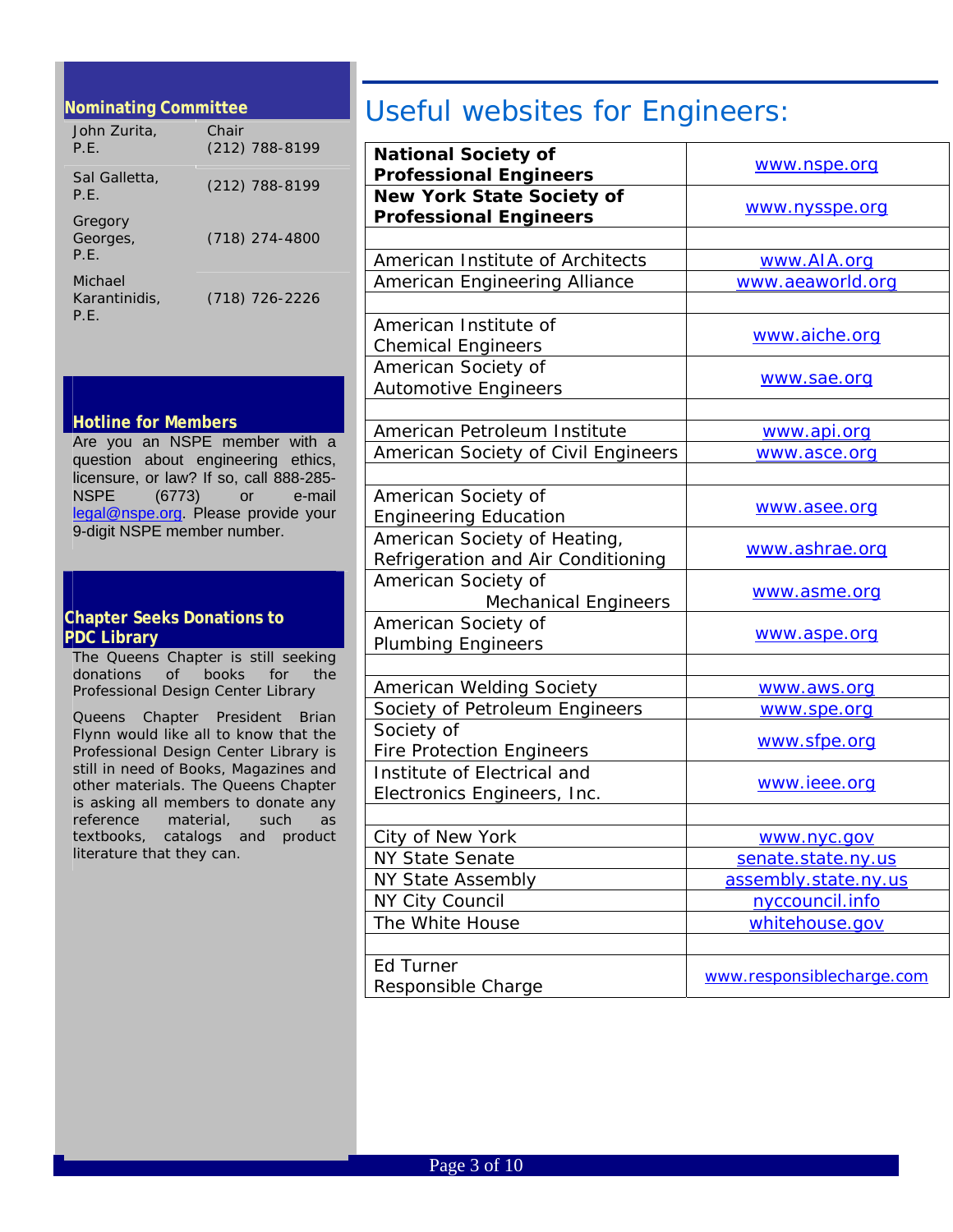#### **Please Note**

<span id="page-3-0"></span>.

The November General Membership Meeting will be held on **November 16th, 2006**

#### **Please Note:**

Members are advised that the Queens Chapter meeting on Thursday, November 16<sup>th</sup> will be held at our Fort Totten office. At the Fort Totten gate tell the guard you are a member of the P.E. Society and that your name is on the list that they keep there. Any nonmembers and guests not placed on the list will be denied entrance-If this happens the guest should ask the guard to call the phone number on the membership list. A board member will then come down to bring the guest in

## 2006 Chapter Meeting Schedule

#### **Mark Your Calendar**

For your convenience the Queens County Chapter NYSSPE meeting schedule is provided below.

Directors' meetings and general meetings are held on the second and fourth Thursdays of each month except November and December meetings which will be held on the first and third Thursday of the month due to holidays. So mark your calendar. The schedule is as follows:

#### **Directors' Meeting (6:30 PM) Membership Meeting (6:30PM)**

| November 9, 2006 | <b>November 16, 2006</b> |
|------------------|--------------------------|
| December 7, 2006 | December 21, 2006        |
| January 11, 2007 | January 25, 2007         |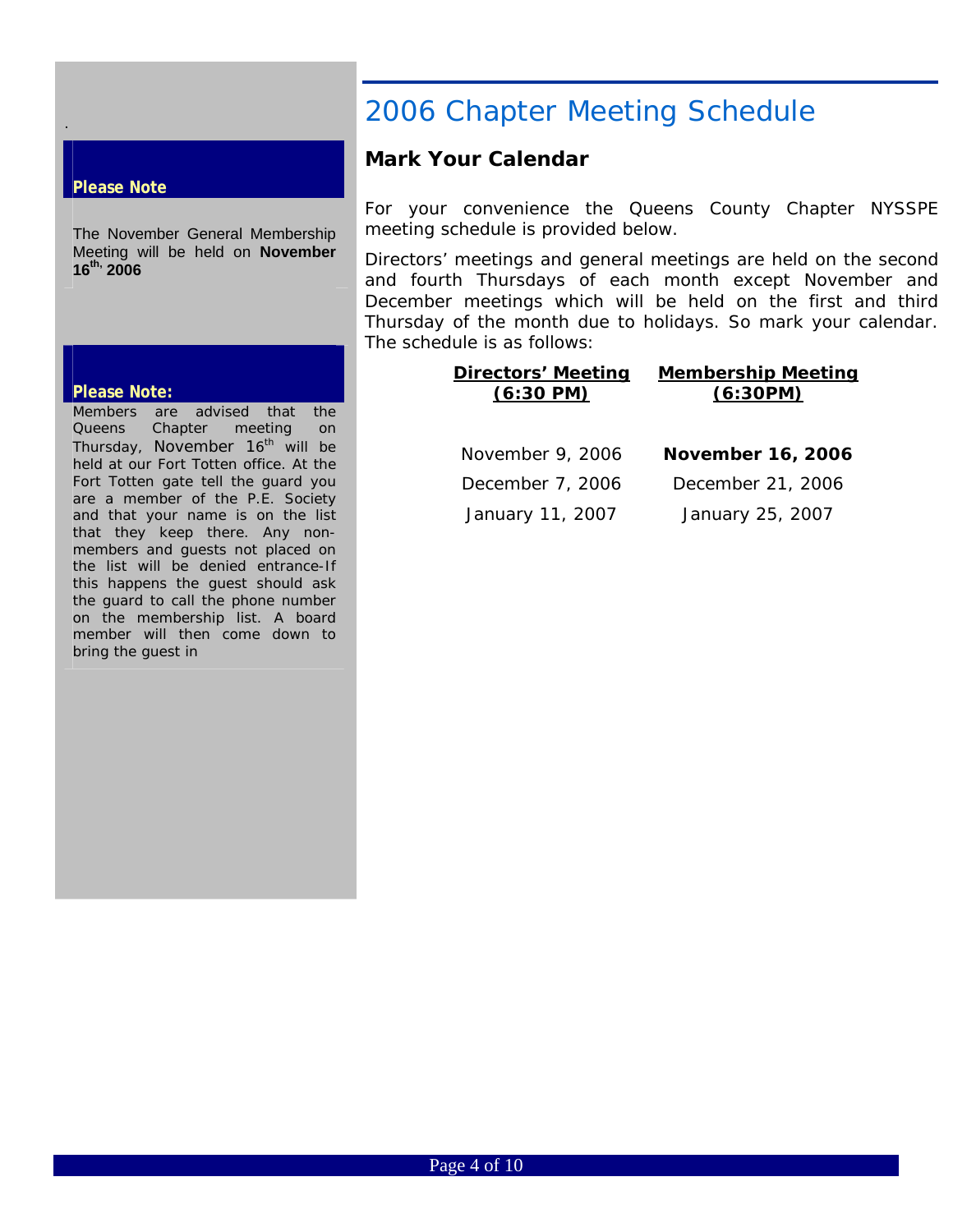## Professional Services Directory

The Queens Chapter of the NYSSPE recommends the advertisers listed below for their respective products or services. However the Queens Chapter does not take responsibility for these advertisers' products or services.

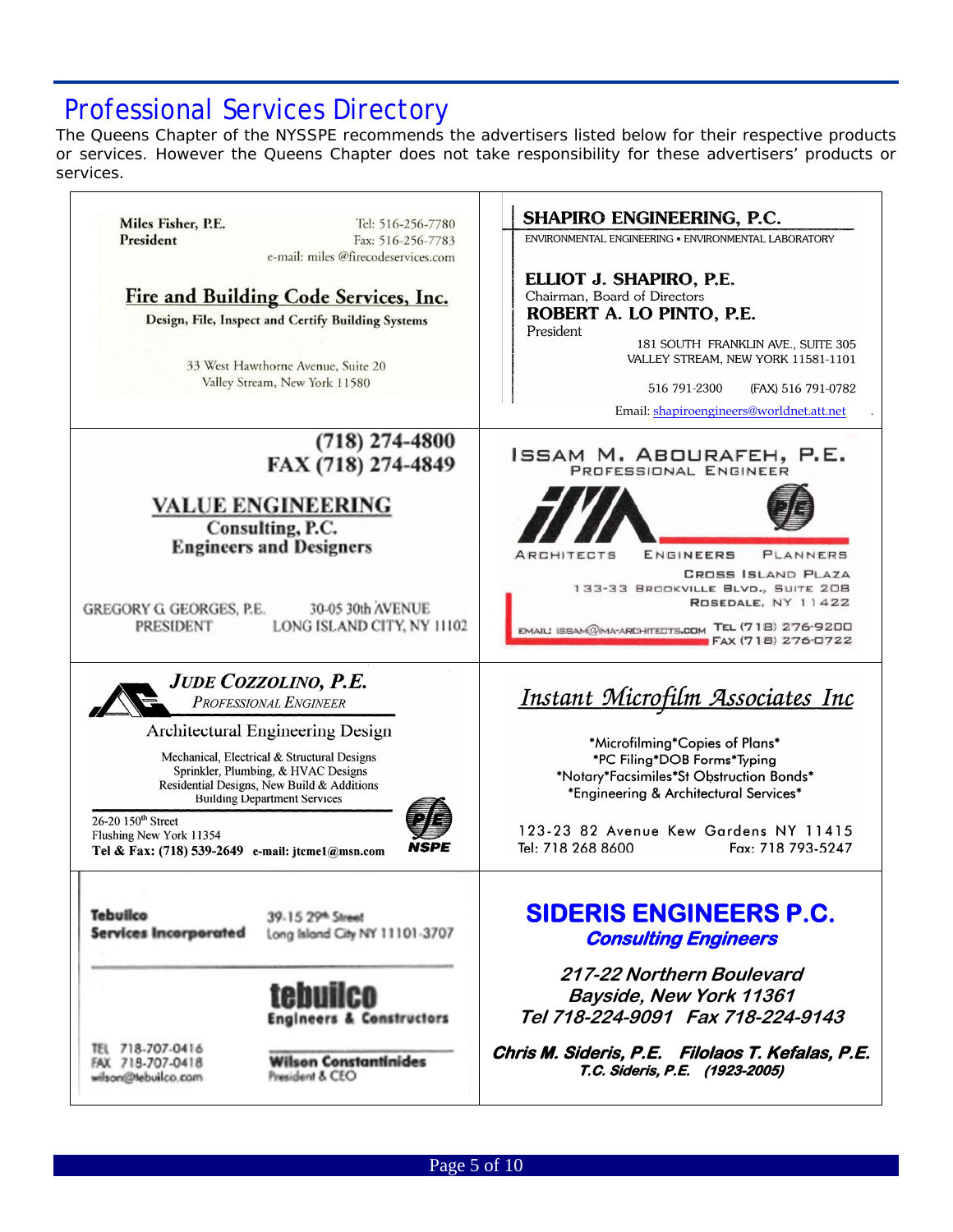#### *(Professional Services Directory, cont'd.)*

The Queens Chapter of the NYSSPE recommends the advertisers listed below for their respective products or services. However the Queens Chapter does not take responsibility for these advertisers' products or services.

| Tel: 718-544-5105<br>Fax: 718-544-0031                                                                                                                                                                                                                                                                             | A&A Consulting Engineers, P.C.                                                                                                                                                                                                                                                                                                                                                                                                                                       |
|--------------------------------------------------------------------------------------------------------------------------------------------------------------------------------------------------------------------------------------------------------------------------------------------------------------------|----------------------------------------------------------------------------------------------------------------------------------------------------------------------------------------------------------------------------------------------------------------------------------------------------------------------------------------------------------------------------------------------------------------------------------------------------------------------|
| <b>JOSEPH HOROWITZ</b><br><b>Professional Engineer</b><br>ENVIRONMENTAL CONSULTING<br>ENVIRONMENTAL PROJECT MANAGEMENT                                                                                                                                                                                             | SAM S. AINECHI, M.S., P.E.<br>Licensed Professional Engineer                                                                                                                                                                                                                                                                                                                                                                                                         |
| 76-06 137 <sup>TH</sup> Street<br>Flushing, NY 11367                                                                                                                                                                                                                                                               | 125-10 Queens Blvd.<br>Suite 318, Silver Towers<br>Tel. 718-544-7878<br>Kew Gardens, NY 11415<br>Fax: 718-544-7884                                                                                                                                                                                                                                                                                                                                                   |
| CHRIS PETALLIDES, RE., N.S.RE.<br><b>CONSULTING ENGINEER</b><br>Tel: 718 961 4342<br>$149 - 1445$ <sup>TH</sup> AVENUE<br>Fax: 718 321 3929<br>Email: PetallidesPE@aol.com<br><b>FLUSHING, N.Y. 11355</b>                                                                                                          | Tel: (718) 323-0754<br>130-08 122nd Street, 2nd Fl.<br>Pager: (917) 429-7480<br>South Ozone Park, NY 11420<br>E-Mail: JAVBINTGRO@AOL.COM<br>Jose A Velasquez, P.E.<br>Master of Civil Engineering<br>Master of Economics<br>New York State Licensed Professional Engineer<br>Consultant<br>●Permits And Alterations<br>●Building Inspections<br>● Structural Design<br>·Certificates of Occupancy<br>·Legalizations<br>●Engineering Reports<br>●Removal of Violation |
| N.Y.S. P.E. License # 069956<br>Cell (347) 528-6038<br>Brian E. Flynn<br><b>Professional Engineer</b><br><b>Home &amp; Building Inspections</b><br>Phone (718) 894-7822<br>Fax: (718) 894-7833<br>78-66 79th Place<br>BEFlynnPE@aol.com<br>Glendale, NY 11385                                                      | <b>HERMES/Hephaistos</b><br>Manufacturer of c-joists,<br>metal studs & accessories<br>A Division of Hephaistos Building Supplies<br>Warehouse: 24-02 37th Avenue<br>Tel: (718) 482-0800<br>Fax: (718) 482-0581<br>Astoria, NY 11101<br>Michael Karantinidis P.E.<br>Office: 34-01 Broadway<br>Astoria, NY 11106<br>President                                                                                                                                         |
| INTERNATIONAL GEOTECHNICAL/STRUCTURAL<br><b>LABORATORIES INC.</b><br>www.internationalgeo.com<br>GEOTECHNICAL & ENVIRONMENTAL TESTING<br>MICHAEL KARANTINIDIS, P.E.<br>STRUCTURAL ENGINEER<br>OFFICE: 31-87 34TH STREET, ASTORIA, NY 11106<br>TEL: (718) 726-1527 FAX: (718) 956-0274<br>info@internationalgeo.com | <i><b>YOUR CARD HERE!!!</b></i><br><b>Contact the Editor</b>                                                                                                                                                                                                                                                                                                                                                                                                         |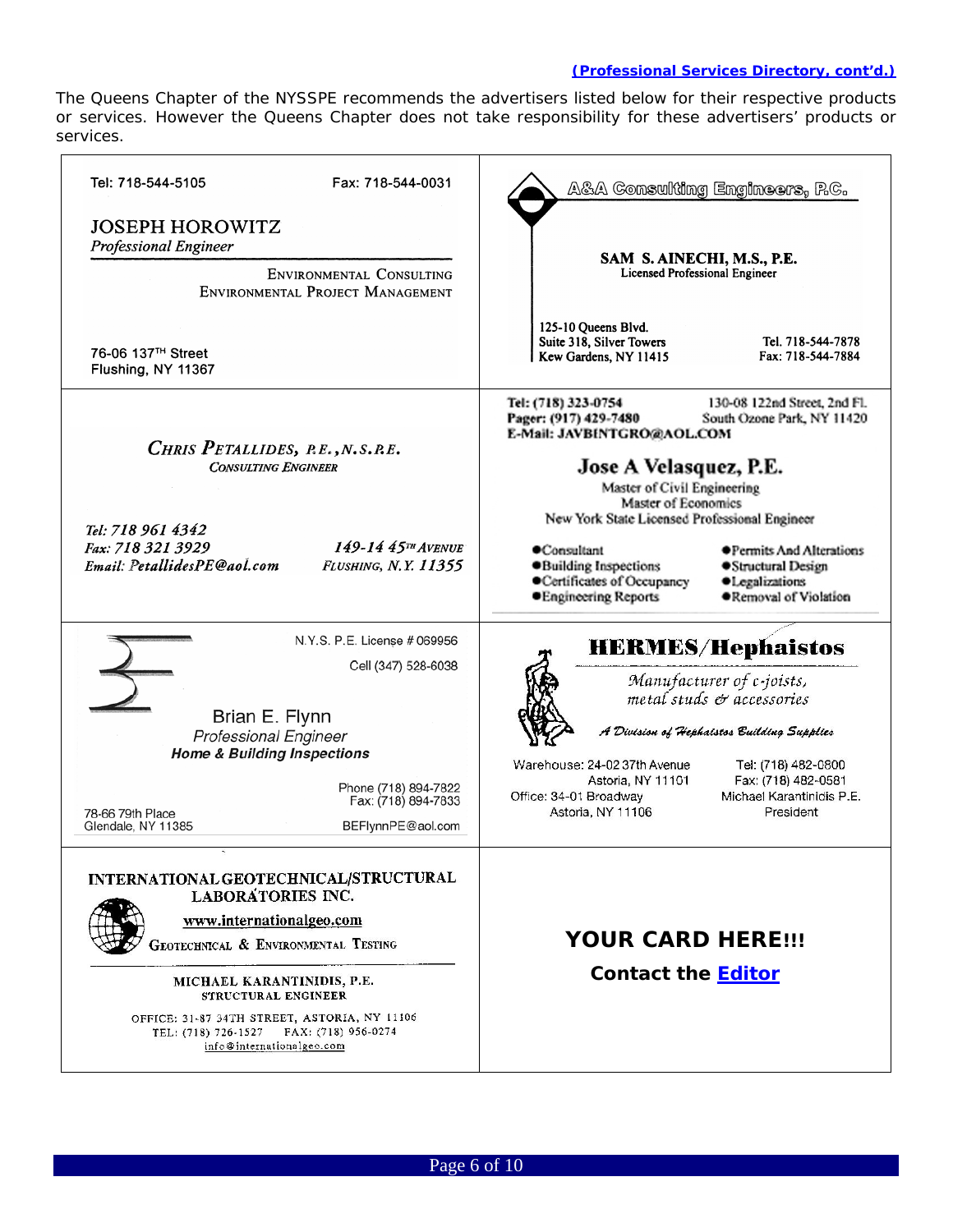## **Sponsors**

The Queens Chapter of the NYSSPE recommends the advertisers listed below for their respective products or services. However the Queens Chapter does not take responsibility for these advertisers' products or services.

### *Material Engineering and Services*

**Please Patronize our Sponsors!** 

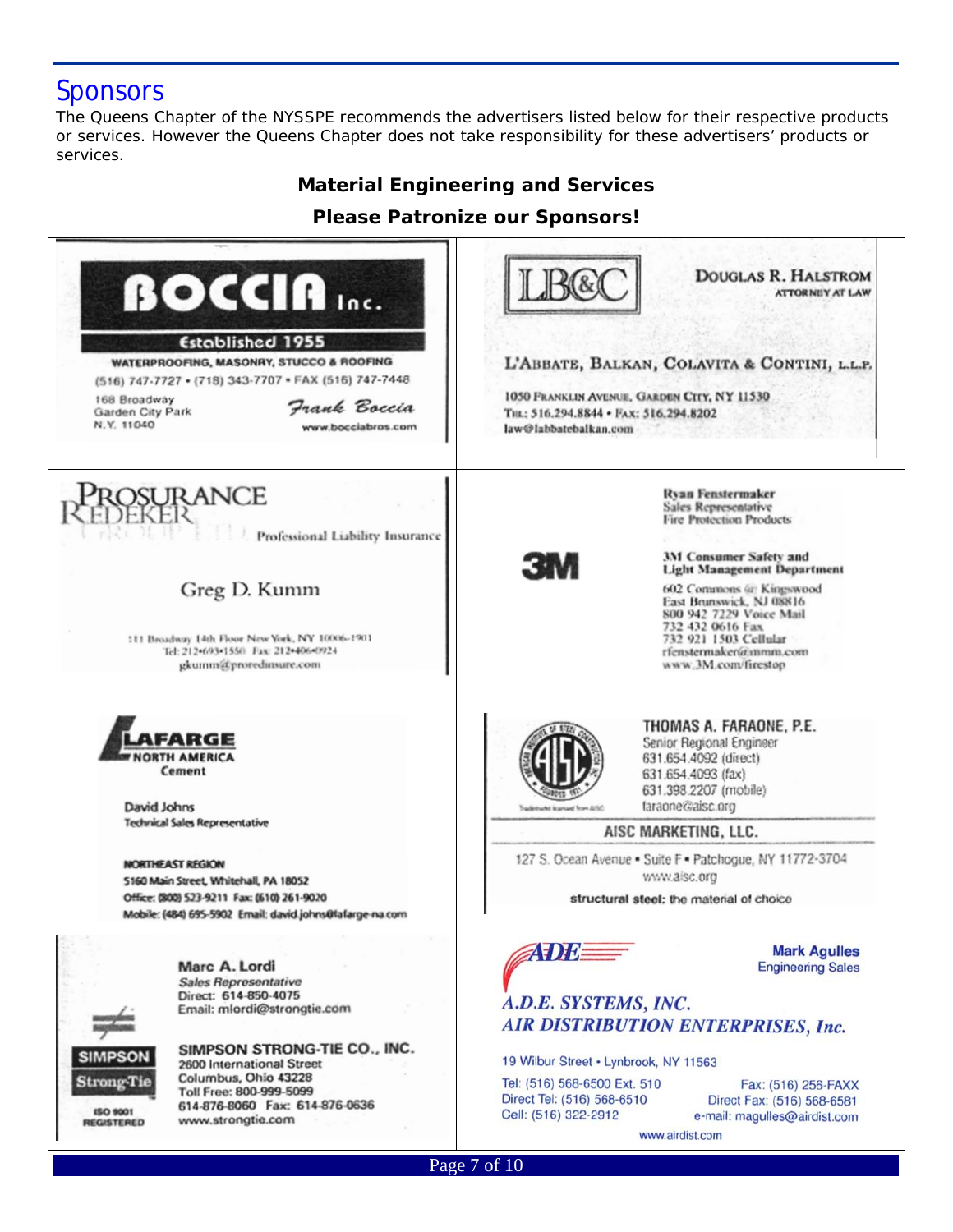#### *(Material Engineering and Services, cont'd.)*

The Queens Chapter of the NYSSPE recommends the advertisers listed below for their respective products or services. However the Queens Chapter does not take responsibility for these advertisers' products or services.

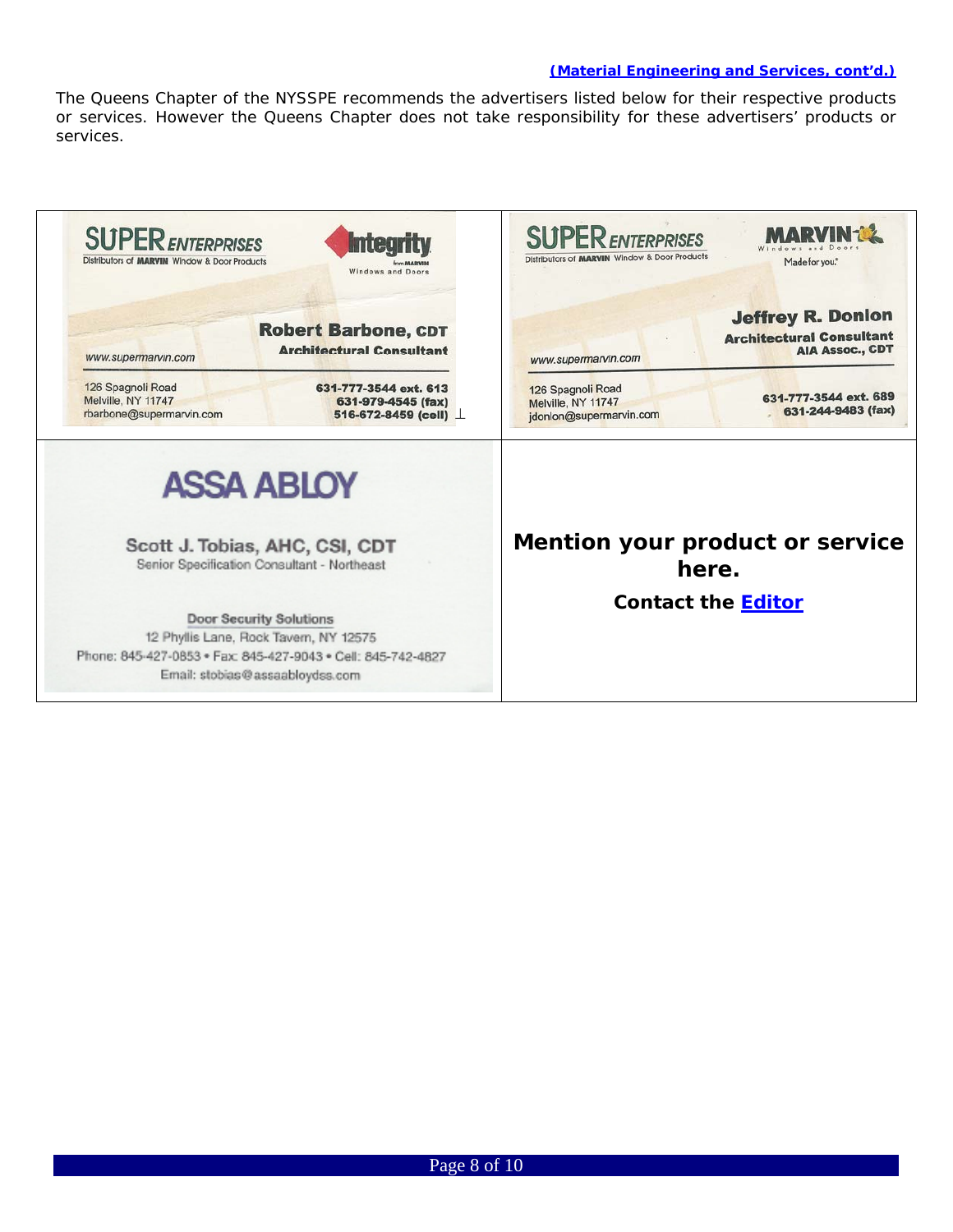## Order Form

The Queens Chapter of the National Society of Professional Engineers will publish the chapter's 2006 Annual Membership Directory. Our members are found in key government agency positions, as well as senior and partner positions in private engineering firms, which design, specify and consult on Construction projects throughout the Metropolitan area. When they need to find a source for specific requirements they turn to their annual Queens NSPE Membership Directory. Now you and your firm can reach these key decision making individuals when they are looking for your services by placing an ad in the up coming 2006 Queens NSPE Membership directory.

Attached is an order form to place an advertisement in the 2006 Membership Directory.

In addition to our annual journal, the Queens Engineering Society Sponsors numerous events and seminars to further inform our members of the new developments in industry. We hope that you will help support our efforts. Please see the order form on the next page